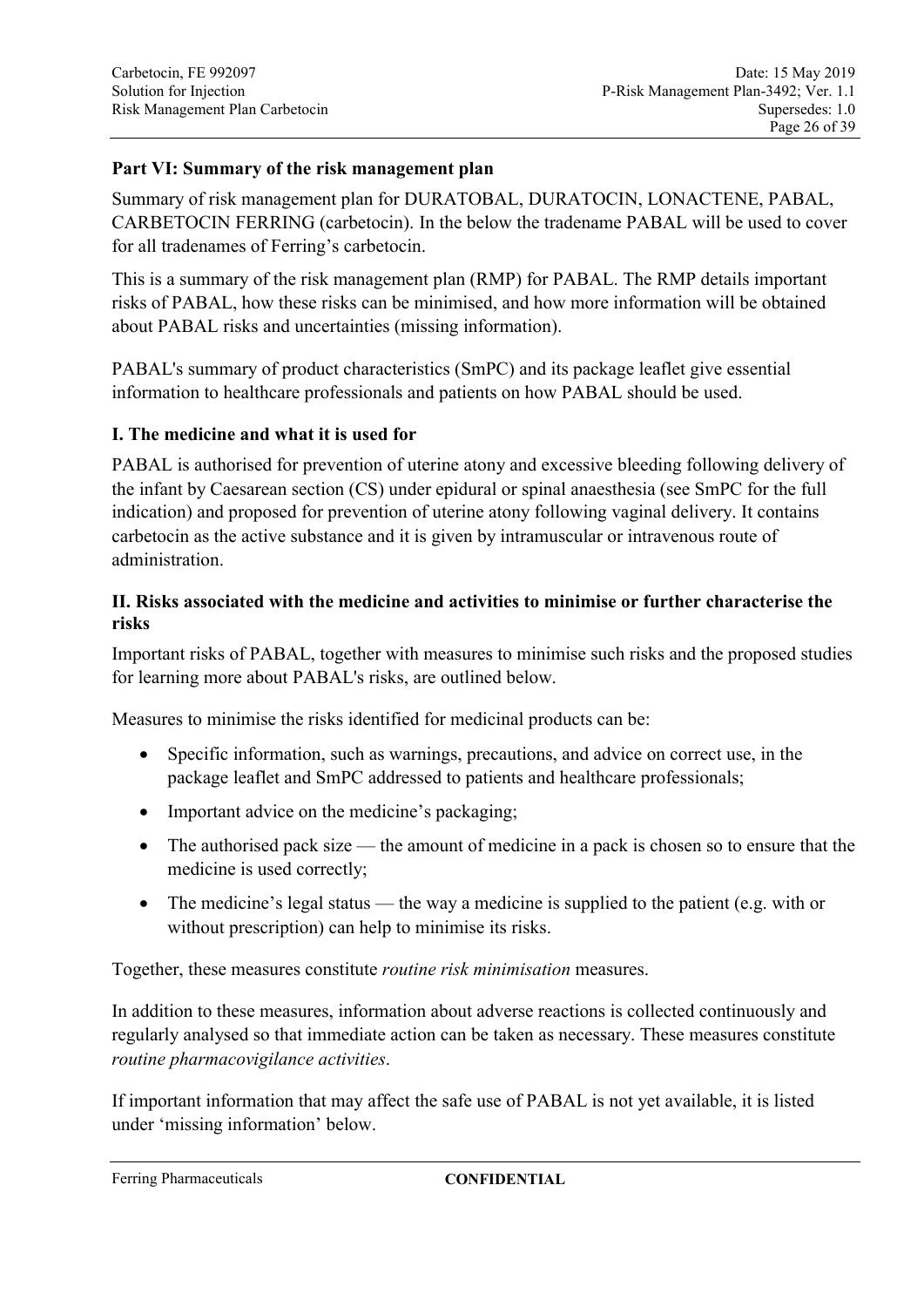## **II.A List of important risks and missing information**

Important risks of PABAL are risks that need special risk management activities to further investigate or minimise the risk, so that the medicinal product can be safely administered. Important risks can be regarded as identified or potential. Identified risks are concerns for which there is sufficient proof of a link with the use of PABAL. Potential risks are concerns for which an association with the use of this medicine is possible based on available data, but this association has not been established yet and needs further evaluation. Missing information refers to information on the safety of the medicinal product that is currently missing and needs to be collected;

| List of important risks and missing information |                     |  |
|-------------------------------------------------|---------------------|--|
| Important identified risks                      | None                |  |
| Important potential risks                       | Cardiac arrhythmias |  |
| Missing information                             | None                |  |

#### **II.B Summary of important risks**

| <b>Important potential risk Cardiac arrhythmias</b> |                                                                                                                                                                                                                                                                                                                                             |  |
|-----------------------------------------------------|---------------------------------------------------------------------------------------------------------------------------------------------------------------------------------------------------------------------------------------------------------------------------------------------------------------------------------------------|--|
| Evidence for linking the risk<br>to the medicine    | Isolated postmarketing reports have been seen, however these are<br>of poor strength due to confounders such as anaesthesia,<br>concomitant medication and the surgical procedure in itself.                                                                                                                                                |  |
| Risk factors and risk groups                        | Carbetocin should be used with caution in patients who have a<br>pre-disposition to myocardial ischemia due to pre-existing<br>cardiovascular disease (such as hypertrophic cardiomyopathy,<br>valvular heart disease and/or ischemic heart disease) to avoid<br>significant changes in blood pressure and heart rate in these<br>patients. |  |